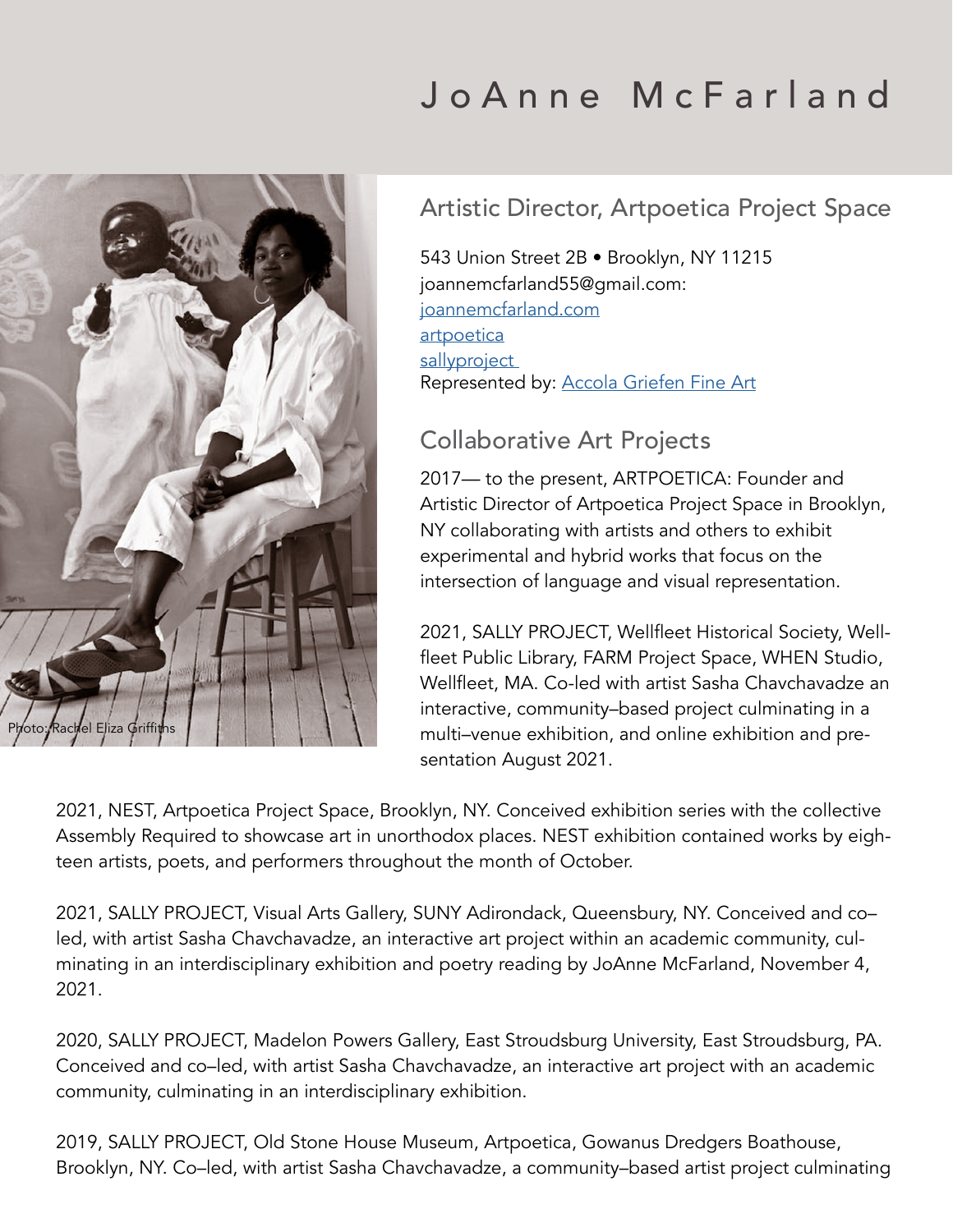in three concurrent interdisciplinary exhibitions.

2019, SEDIMENT PROJECT, Old Stone House Museum, Artpoetica, Gowanus Dredgers Boathouse, Brooklyn, NY. Conceived and co–led, with artist Sasha Chavchavadze, a community–based project responding to the dredging of the Gowanus Canal, a polluted Brooklyn site, culminating in four concurrent exhibitions.

2019, SEDIMENT PROJECT, P.S. 122, New York, NY. SEDIMENT Project exhibition.

2018, CARNIVAL OF CONNECTIVITY PROJECT, Expo Gowanus 2018, Brooklyn, NY. Conceived and co–led an artists' street carnival engaging the community with their history and environment through interactive art projects (2018 Brooklyn Arts Council grant).

2018, L'ATITUDE, Artpoetica Project Space, Brooklyn, NY. Group exhibition responding to the poem "My Broken French" from *Identifying the Body* by JoAnne McFarland.

2014, STAFF PICKS: Pumping Up the Volume at A.I.R., A.I.R. Gallery 3, Brooklyn, NY. Conceived and Co–curated a group exhibition with artist Jacqueline Ferrante.

### Selected One and Two Person Exhibitions

- 2019 Views from a Puddle (with Margaret Cogswell), mh Project, NYC. Queen For a Day, BARD Graduate Library Center, NYC.
- 2018 Mending (with Nancy Lunsford), 440 Gallery, Brooklyn, NY.
- 2011 Thirteen Ways of Looking at a Black Girl, A.I.R. Gallery II, Brooklyn, NY. What Light Can Do, 505 Gallery, Brooklyn, NY. How to Paint a Picture, Cave Canem Gallery, Brooklyn, NY.
- 2010 Acid Rain, A.I.R. Gallery, Brooklyn, NY.
- 2009 JoAnne McFarland, Gallery West, Brentwood, NY.
- 2007 Seeing the Light, A.I.R. Gallery, NYC.
- 2004 Paintings, A.I.R. Gallery, NYC.
- 2003 GCCA Show, Greene County Council on the Arts, Catskill, NY. Collages, Spoke the Hub: Works on the Wall, Brooklyn, NY.
- 2001 Collages, A.I.R. Gallery II, NYC.
- 1997 New Work. June Kelly Gallery, NYC.

### Selected Group Exhibitions

2022 Lost / Found, Kehler Liddell Gallery, Juried Show, New Haven, CT.

Artists Draw Their Studios, Curator: Michelle Weinberg, Marymount Manhattan College, NYC. Failings, Ejecta Projects, Carlisle, PA.

Best and Brightest, The Painting Center, NYC.

Adorned: Art Inspired by Fabric and Fashion, Curator: Scott Andresen, Annmarie Sculpture Garden & Arts Center, Solomons, MD.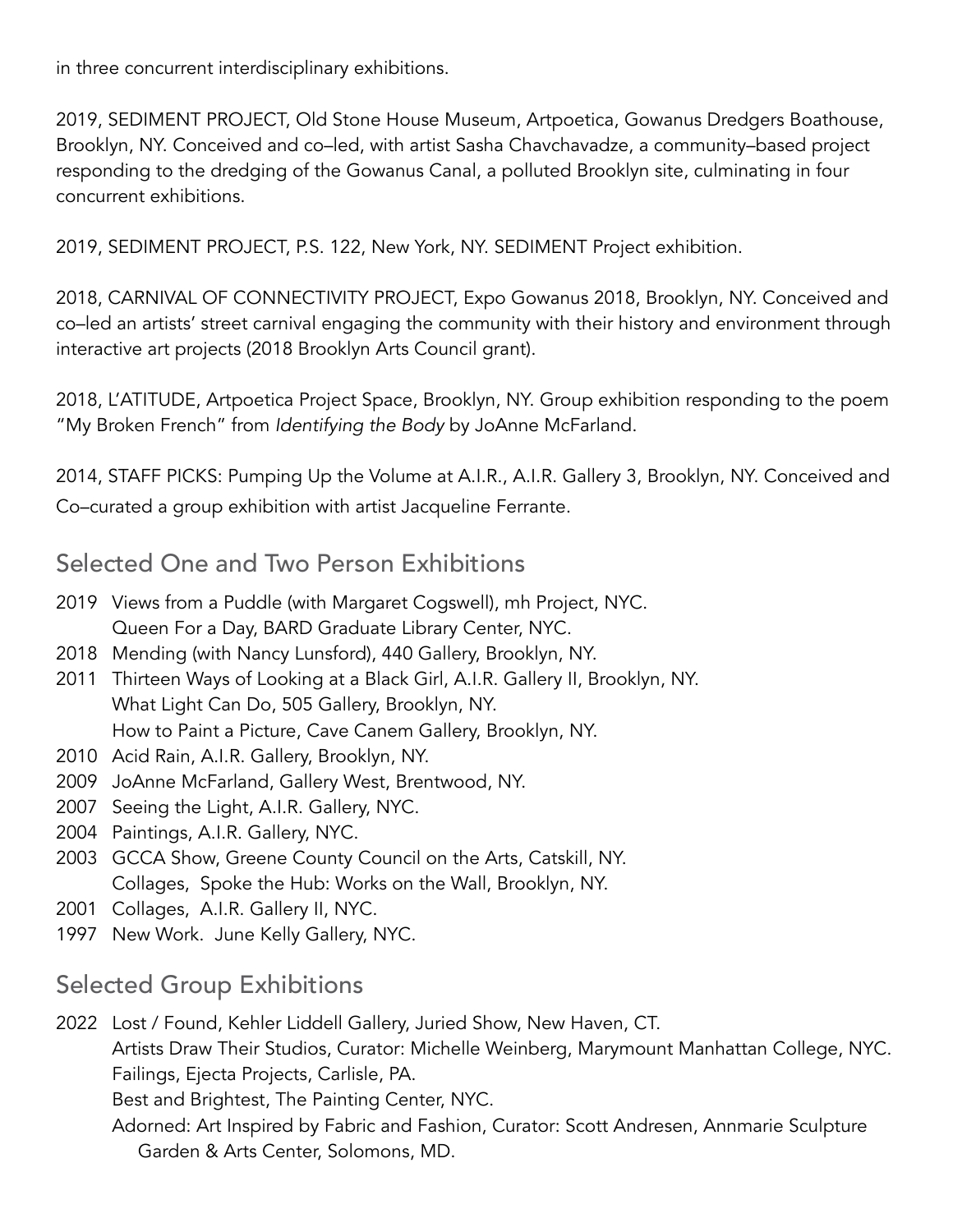2021 BAU 18: A Container of Contemporary Culture, BAU Cultural Association, Viareggio, Italy. Extraction: Art on the Edge of the Abyss, AIR Gallery, NYC. SALLY: Wellfleet, curated by S. Chavchavadze & J. McFarland, When Studio, Wellfleet, MA. Deadlocked and Loaded: Disarming America, curated by Karen Gutfreund, 3 locations: ArtRage Galley, Community Folk Art Center, Point of Contact Gallery, Syracuse, NY.

- 2020 Rights & Wrongs, curated by Lauren Frances Adams, Carroll Mansion, Baltimore, MD. Intersections: The Union Square Show, 7 East 14th Street, NYC. We Are Your People, Now, curated by Leslie Kerby, Project: ARTspace, NYC. I Am My Best Work, The Painting Center, NYC. Continuum, Established Gallery, Brooklyn, NY.
- 2019 SALLY, curated by S. Chavchavadze & J. McFarland, The Old Stone House & Washington Park, The Gowanus Dredgers Boathouse, Artpoetica Project Space, Brooklyn, NY. The Constructions, Ground Floor Gallery, Brooklyn, NY.
- 2018 Both Directions at Once, KALA Art Institute, Berkeley, CA.
- 2017 DUTY–FREE, Ground Floor Gallery, Brooklyn, NY.
- 2015 OPEN (C)ALL: The Artist's Studio, BRIC, Brooklyn, NY.
- 2014 If These Walls: A.I.R. Gallery at Governors Island, Governors Island, NY. Off On A Tangent, Washington Art Association, Washington Depot, CT.
- 2011 Vestige, Traces of Reality, A.I.R. Gallery, NYC and Konsthall, Sweden.
- 2010 The Black Artist as Activist, The Corridor Gallery, Brooklyn, NY.
- 2009 BROOKLYN, 440 Gallery, Curator: Florence Neal, Brooklyn, NY. Does Gender Matter?, The Art Institute of Boston, Boston, MA.
- 2006 One True Thing, 2–B Gallery, Budapest, Hungary.
- 2005 The City Seen, Brooklyn Borough Hall Community Gallery, Brooklyn, NY. The Art of the Dress, Stonover Gallery, Lenox, MA. Work on Paper, Kentler International Drawing Space, Brooklyn, NY.
- 2003 The Garment Magical, Skylight Gallery, Brooklyn, NY.
- 2001 Offspring, BHMS Gallery, Brooklyn, NY.
- 1999 Works on Paper, Sears/Peyton Works on Paper, NYC.

Poetry Collections, Online Books, and Libretti (2000–2023)

Pullman (upcoming), Grid Books, Boston, MA Tracks of My Tears: a digital album, The Word Works, Washington, D.C. Said I Meant/Meant I Said (collaboration with poet Paul Eprile), Artpoetica, Brooklyn, NY. Identifying the Body, The Word Works, Washington, D.C. Loose Horse in the Valley: A Modern American Lullaby, Red Glass Books, Brooklyn, NY. MISSING, A 5 Minute Opera in 4 Movements, with composer William Murray. 13 Ways of Looking at a Black Girl, Gold Leaf Books, Brooklyn, NY. Acid Rain, Willow Books, Detroit, MI. Fossil Fuel, Gold Leaf Books, Brooklyn, NY. The Glassblower's Tale, Gold Leaf Books, Brooklyn, NY. Flight Patterns, Gold Leaf Books, Brooklyn, NY. Stills, Acorn Whistle Press, Beloit, WI.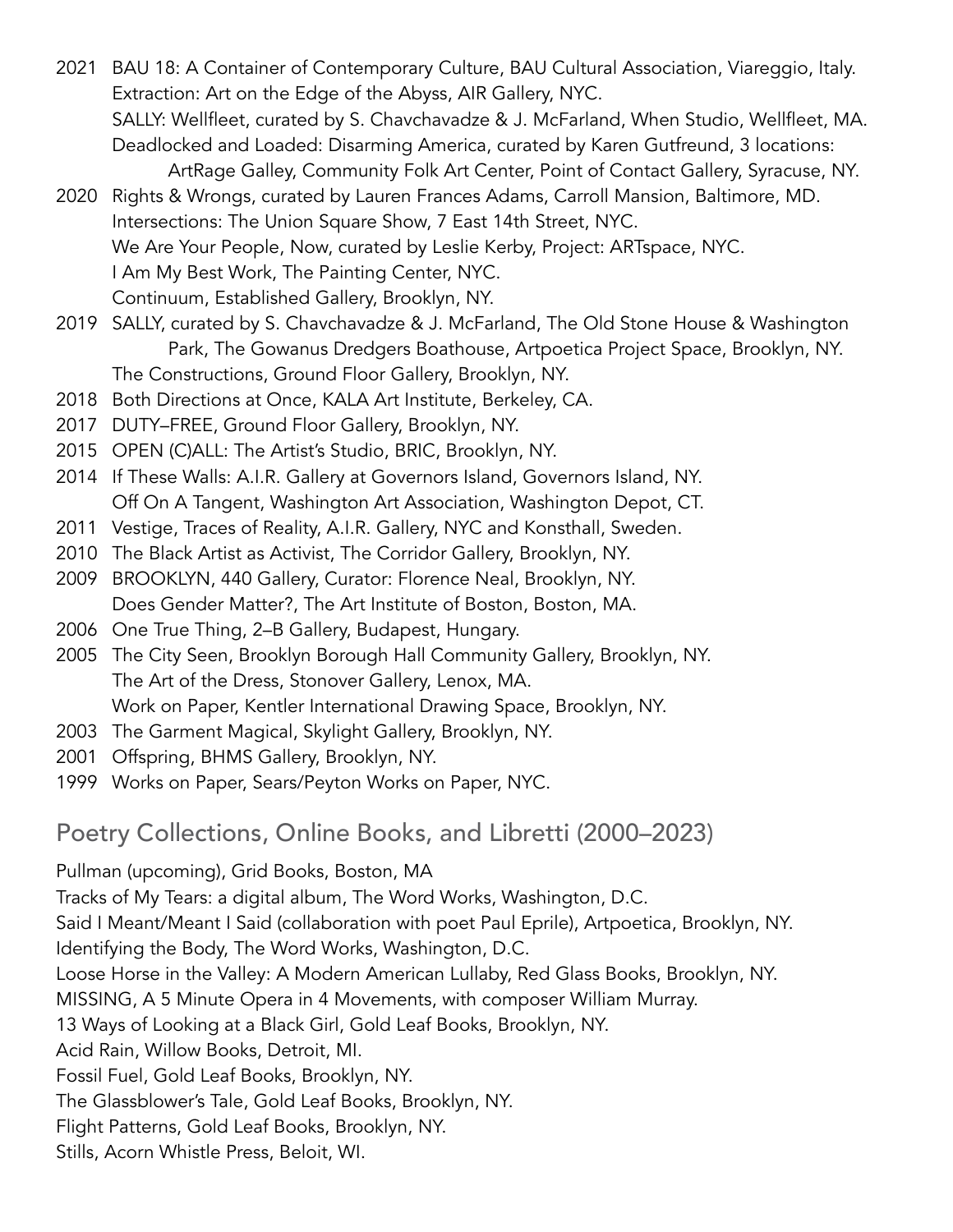### Professional History

| 2017-present | Artistic Director, Artpoetica Project Space, Gowanus Brooklyn, NY    |
|--------------|----------------------------------------------------------------------|
| 2014-2015    | Director of Exhibitions and Operations, A.I.R. Gallery, Brooklyn, NY |
| 2013-2014    | Interim Executive Director, A.I.R. Gallery, Brooklyn, NY             |
| 2004-2007    | Executive Committee/Board of Directors, A.I.R. Gallery, Brooklyn, NY |
| 2003-2004    | Teaching Assistant, Brooklyn New School, Brooklyn, NY                |
| 1996-1998    | Private Art Instructor for grade school children                     |

### **Education**

Princeton University Princeton, NJ, BA, English Pratt Institute Brooklyn, NY, GraduateStudies/ Fine Arts Andrew Reiss Art Studio Brooklyn, NY, Private Study/Oil Painting

# Grants, Awards, & Honors

National Arts Club Fellowship, The National Arts Club, NYC, 2022 Pullman, Semi–Finalist, Off The Grid Poetry Prize 2022 Pullman, Semi–Finalist, Trio House Press, Louise Bogan Award, 2021 City Artists Corps Grant, sponsored by NYFA and The Dept. of Cultural Affairs (DCLA), NYC 2021 CUNY Social Practice Grant, an Andrew W. Mellon Foundation–supported initiative, NYC, 2021 Van Alen Neighborhood Design Fellowship, Van Alen Institute, Brooklyn, NY, 2021 Tracks of My Tears, Honorable Mention, The Poetry Society of America; Anna Rabinowitz Award, 2021 Tracks of My Tears, Honorable Mention, The Word Works Tenth Gate Prize, 2020 The Golden Paint Fellowship, The Painting Center, NYC, 2020 Visiting Artist, BARD Graduate Center Library, NYC, 2019 Artist Fellowship, KALA Art Institute, Berkeley, CA, 2018 BAC(Brooklyn Arts Council) Community Grant for Carnival of Connectivity, 2017 Loose Horse in the Valley, Semi–Finalist, The Tenth Gate Poetry Award, 2016 Identifying the Body, Semi–Finalist, The Word Works Washington Prize, 2016 Identifying the Body Finalist, The Tenth Gate Poetry Award, 2015 Loose Horse in the Valley, Finalist, Center For Book Arts Chapbook Award, 2015 Visiting Artist, New York Studio Residency Program, 2010 Acid Rain, Honorable Mention, Cave Canem Northwestern University Press Poetry Prize, 2009 Cave Canem Fellowship, Greensburg, PA, 2006 Watermarks, Finalist, Associated Writing Programs Award Series, 2002 Brushstrokes, Second Place Honorable Mention, Finishing Line Chapbook Competition, 2002 Stills Finalist, Brick House Books Manuscript Competition, 1998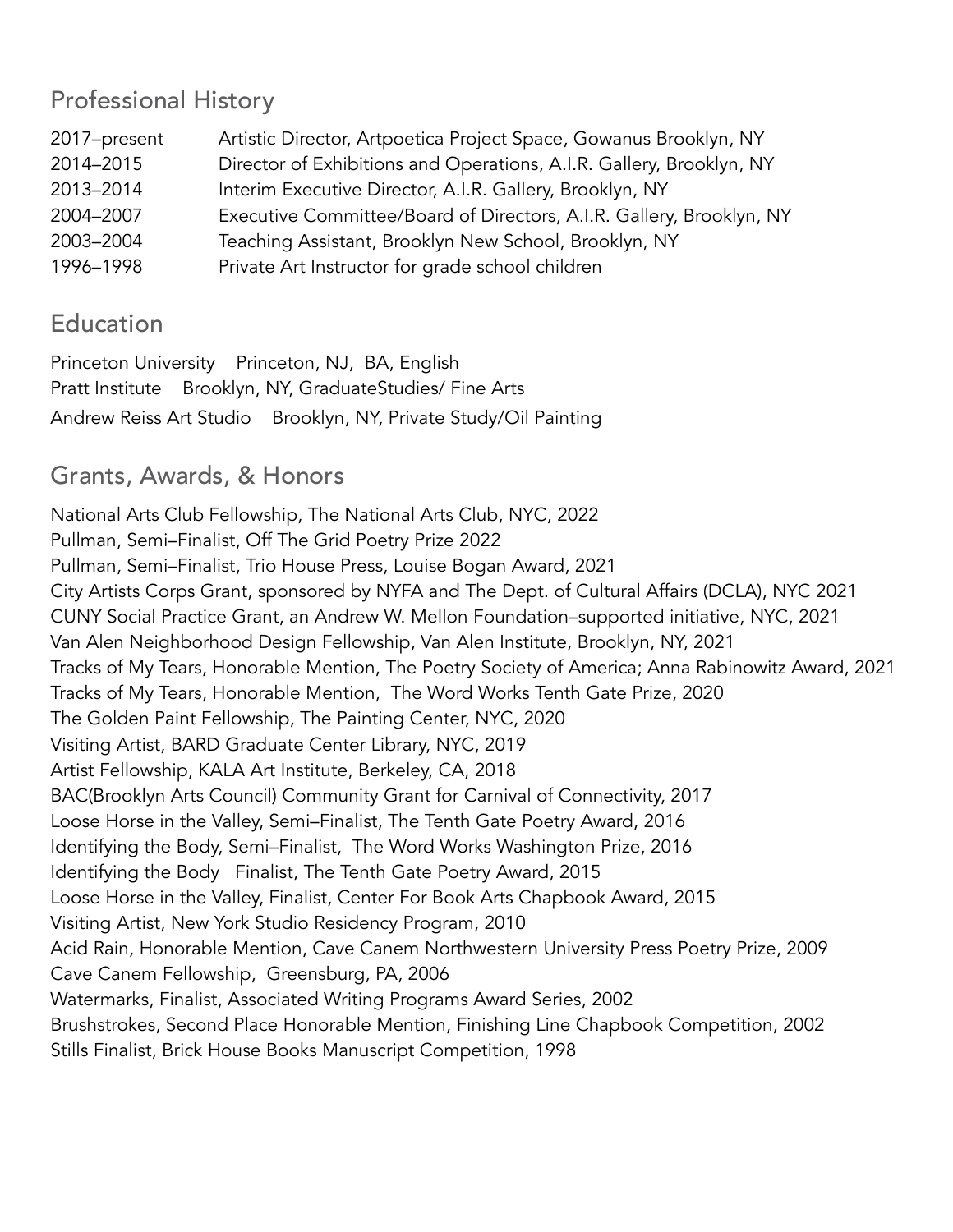### Public Art Collections

Library of Congress Washington, D.C. General Electric NYC United Parcel Service Atlanta, GA Columbus Museum of Art Columbus, OH Deloitte & Touche NYC U.S. Dept. of State Washington, D.C. Ikon Corporation NYC Brooklyn Union Gas Co. Brooklyn, NY AT&T Corporation NYC USAA San Antonio, TX Albert Einstein Medical Center Philadelphia, PA Dynegy, Inc. NYC U. S.Embassy Togolese Republic Washington, D.C.

### Selected Poetry Publications

AMP, Hofstra University's Online Journal, Issue 6 Spring 2021 Obsidian: Literature & Arts in the African Diaspora, Vol. 46.1, Spring 2021 AMP, Hofstra University's Online Journal, Issue 5 Spring 2020 AMP, Hofstra University's Online Journal, Issue 3 Spring 2018 AMP, Hofstra University's Online Journal, Volume 1, Number 1 Spring 2016 Curbside Review, 2004 ManzanitaQuarterly, Summer, 2003 Fireweed: A Feminist Quarterly, Issue 79, 2003 Goodfoot: A Poetry Magazine, Issue 4, 2003 White Pelican Review, Volume Three, Number Two, 2002 Little Brown Poetry, March, 2002 Cider Press Review, Volume 3, 2002 So to Speak: A Feminist Journal of Language and Art, Summer/Fall, 2002 Nebo: A Literary Journal, Arkansas Tech University, Fall, 2002 Red Owl Magazine, Fall, 2002 Outrider Press, Summer 2002 Iris: A Journal About Women, University of Virginia, Number 42, Spring, 2001 Ibbetson Street Press, Issue 9, April, 2001 Rio: A Journal of the Arts, Issue 10, 2001 Mobius, Fall–Winter 2001 Primavera, Volume 23, 2000 H Q Poetry Magazine: The Haiku Quarterly, Numbers 23 & 24, 2000 African American Review, Indiana State University, Volume 34, No. 4, 2000 Callaloo, The John Hopkin's University Press, Volume 22 Number 2, 1999 Acorn Whistle, Acorn Whistle Press, Spring 1999 Great Midwestern Quarterly, Number 6, 1999